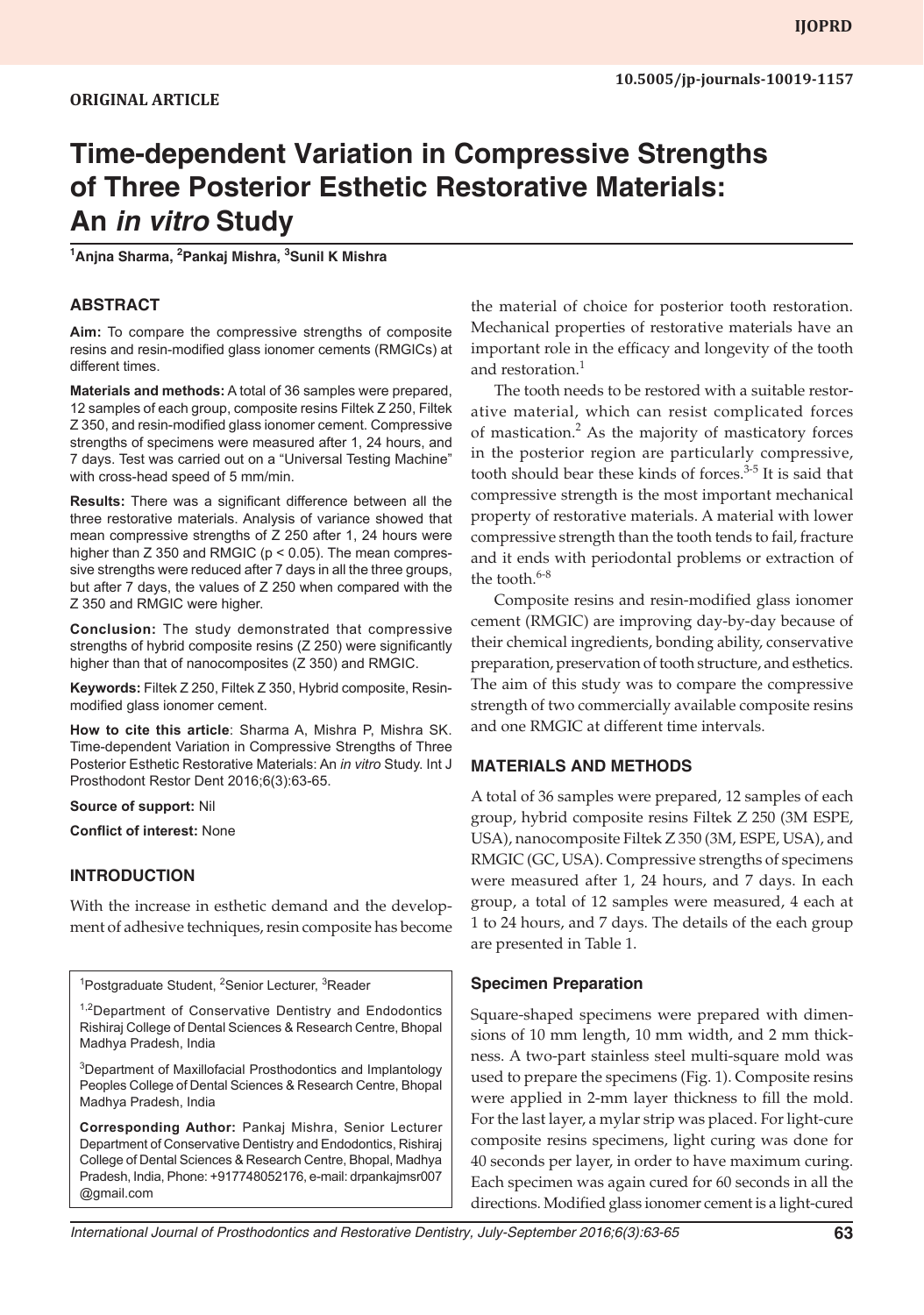#### *Anjna Sharma et al*

| Groups | Material                            | 1 hour (number<br>of samples) | 24 hours (number<br>of samples) | 7 days (number<br>of samples) | Total number<br>of samples |
|--------|-------------------------------------|-------------------------------|---------------------------------|-------------------------------|----------------------------|
|        | FILTEK Z 250 hybrid composite resin |                               |                                 |                               |                            |
|        | Filtek Z 350 nanocomposite resin    |                               |                                 |                               | 12                         |
| Ш      | Resin-modified glass ionomer cement |                               |                                 |                               | 12                         |
|        | Total                               |                               |                                 |                               | 36                         |

**Table 1:** Different groups with different time periods and total sample





**Fig. 1:** Two-part stainless steel multisquare mold **Fig. 2:** Samples prepared for testing compressive strength

universal restorative material, which was mixed according to manufacturer's instruction and light cured for 40 seconds. After preparing the sample (Fig. 2), they were stored at  $37 \pm 1$ °C in an incubator to simulate the oral temperature, for different times prior to testing.

### **Measurement of Compressive Strength**

Compressive strengths of specimens were measured after 1, 24 hours, and 7 days. Test was carried out on a universal testing machine (Instron Corp., Canton, MA) with cross-head speed of 5 mm/min. The ultimate compressive strength (UCS) was calculated from the formula UCS =  $F/b^2$ , where F is maximum applied load (Newton) and b is the size of the square specimen in mm. The data were represented as mean ± standard deviation. One-way analysis of variance (ANOVA) was used to compare means between groups.

## **RESULTS**

The mean compressive strengths of all the groups after 1, 24 hours, and 7 days are listed in Table 2.

There was a significant difference between all the three restorative materials. The ANOVA showed that the mean compressive strength of Filtek Z 250 after 1 hour was higher (368.50) than Filtek Z 350 (271.50) and RMGIC (251.80). The mean compressive strength of Filtek Z 250 after 24 hours was higher (392.70) than Filtek Z 350 (277.80) and RMGIC  $(259.70)$  ( $p < 0.05$ ). The mean compressive strengths were reduced after 7 days in all the three groups, but after 7 days, the values of Filtek Z 250 (232.90), when compared with the Z 350 (87.80) and RMGIC (67.30), were higher.

## **DISCUSSION**

Compressive stress testing is used for evaluation of the mechanical properties of restorative materials. Since most of the masticatory forces fall into the category of compressive forces, assessment of the durability of restorative materials in such conditions is of great importance. Progresses made in the field of nanotechnology have greatly impacted the composition of composite resins. Compressive strength is one of the most important mechanical properties of posterior restorative material. It should have the same mechanical properties as tooth structure. A material with a higher or lower amount of a property must adversely affect the longevity of the restoration and the tooth structure, and premature failure of each will happen. The results of this study revealed that the compressive strengths of all the composites resins increased with time from 1 to 24 hours.<sup>9-12</sup> It seems that the compressive strength is related to the type of composite resin. Z 250 had the highest compressive strength at all the times. The results show that volumetric percentage

**Table 2:** Mean compressive strengths of all the groups after 1, 24 hours, and 7 days

| SI. no.                | Groups                              | 1 hour (mean ± SD) | 24 hours (mean ± SD) | 7 days (mean ± SD) | p-value  |  |  |
|------------------------|-------------------------------------|--------------------|----------------------|--------------------|----------|--|--|
| $\mathbf{1}$           | Filtek Z 250                        | $364 \pm 3.72$     | $384.88 \pm 7.33$    | $229.35 \pm 2.65$  | < 0.0001 |  |  |
| 2                      | Filtek Z 350                        | $266.55 \pm 3.60$  | $274 \pm 3.75$       | $85.68 \pm 1.92$   | < 0.0001 |  |  |
| 3                      | Resin-modified glass ionomer cement | $246.52 \pm 6.62$  | $256.40 \pm 3.44$    | $65.88 \pm 0.79$   | < 0.0001 |  |  |
| SD: Standard deviation |                                     |                    |                      |                    |          |  |  |